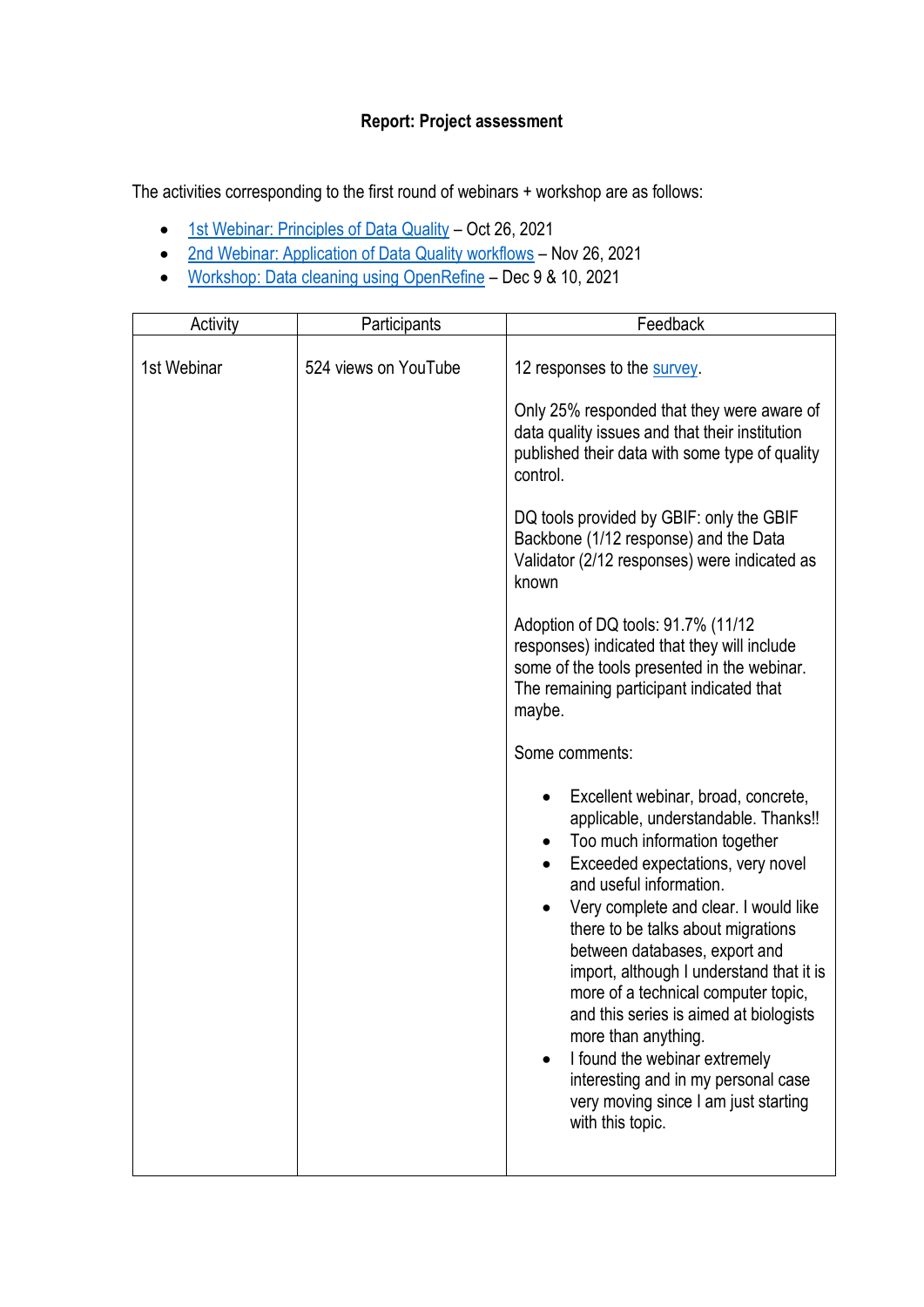| 2nd Webinar | 169 views on YouTube                             | 11 responses to the survey.                                                                                                                                                                                                                                                                                                                                                                                                                                                                                                  |
|-------------|--------------------------------------------------|------------------------------------------------------------------------------------------------------------------------------------------------------------------------------------------------------------------------------------------------------------------------------------------------------------------------------------------------------------------------------------------------------------------------------------------------------------------------------------------------------------------------------|
|             |                                                  | 81.8% (9/11 participants) indicated that they<br>know the concept of DQ both in the<br>digitization and in the publication of data.                                                                                                                                                                                                                                                                                                                                                                                          |
|             |                                                  | Regarding the application of data quality<br>routines, 54.5% (6/11) indicated that they do it<br>when digitizing, 27.3% (3/11) do it when<br>digitizing and publishing, and 18.2% (2/11) I<br>indicate that they do not perform any DQ<br>routine.                                                                                                                                                                                                                                                                           |
|             |                                                  | Adoption of DQ tools: 81.8% (9/11 responses)<br>indicated that they will include some of the<br>tools presented in the webinar. The remaining<br>participant indicated that maybe.                                                                                                                                                                                                                                                                                                                                           |
|             |                                                  | Some comments:                                                                                                                                                                                                                                                                                                                                                                                                                                                                                                               |
|             |                                                  | The seminar is completely new<br>Necessary information is presented to<br>be able to apply it<br>I think this type of webinar is very<br>important because it helps us to<br>refresh the knowledge of previous<br>courses and to be able to advance<br>correctly with the management of<br>collection data.<br>Very good webinar, entertaining and<br>very complete<br>The webinar was excellent, just as<br>Anabela said, there is a lot of content<br>that Florencia provided to digest it, so<br>I will look at it again. |
| Workshop    | Day 1: 281 views on<br>YouTube                   | 89 responses to the survey                                                                                                                                                                                                                                                                                                                                                                                                                                                                                                   |
|             | Day 2: 175 views on<br>YouTube                   | 51.7% (46/89 responses) of the participants<br>did not know the OpenRefine tool prior to the<br>workshop                                                                                                                                                                                                                                                                                                                                                                                                                     |
|             | Zoom: 87 participants (63<br>with certification) | 89.9% (80/89) indicated that they would add<br>the use of OpenRefine to their DQ routine, 9%<br>(8/89) indicated that perhaps, and only one<br>person indicated that they would not use it.                                                                                                                                                                                                                                                                                                                                  |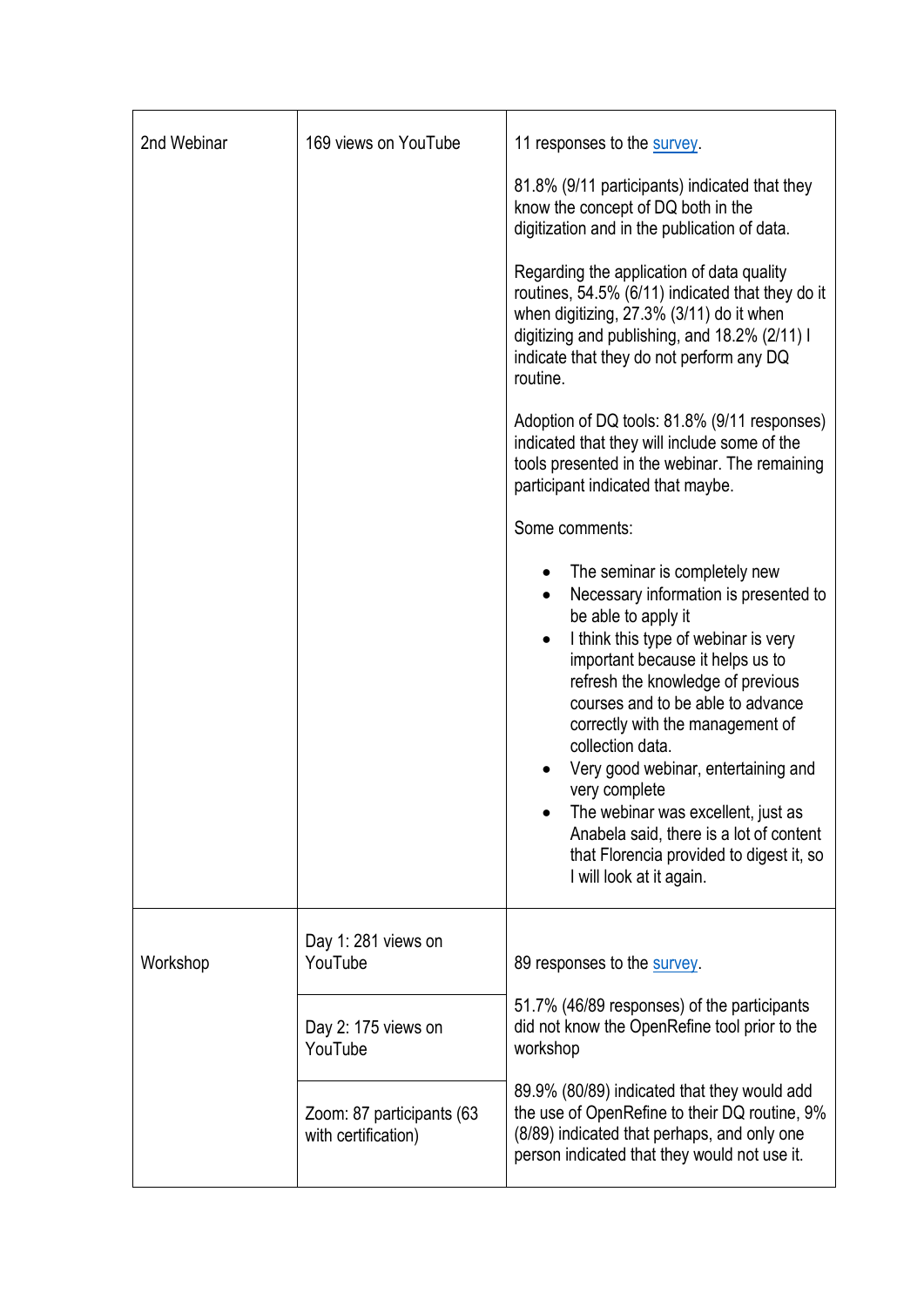|  | Regarding potential replications of the<br>workshop, 48.7% (37/89 responses) indicated<br>interest in a replica for their institution.                                                                                                                                                                                                                                                                                                                                                                                                                                                                                                                                                                   |
|--|----------------------------------------------------------------------------------------------------------------------------------------------------------------------------------------------------------------------------------------------------------------------------------------------------------------------------------------------------------------------------------------------------------------------------------------------------------------------------------------------------------------------------------------------------------------------------------------------------------------------------------------------------------------------------------------------------------|
|  | Some comments:                                                                                                                                                                                                                                                                                                                                                                                                                                                                                                                                                                                                                                                                                           |
|  | Thank you very much for all the<br>information, very interesting to apply it<br>I would like to thank the previous<br>accompaniment that was given to me<br>to try to solve the equipment<br>installation problems.<br>Thank you for the time and in general<br>this topic, it was very interesting and it<br>is too useful<br>A longer course would be great.<br>$\bullet$<br>Excellent explanation, times and<br>$\bullet$<br>content. It will be very useful for my<br>research. Thanks a lot!!<br>Congratulations for starting this<br>٠<br>Forum, because this program is being<br>used every day and there were many<br>doubts and with this practical forum<br>all the functions that can be used |
|  | were seen. Thanks<br>Thank you very much I did not know<br>the tool I needed it                                                                                                                                                                                                                                                                                                                                                                                                                                                                                                                                                                                                                          |

Lessons learnt:

- Offering activities in Spanish attracted a large audience within the LAC region and also members of the region in countries from other regions.
- It is difficult to get answers in the surveys when the activity is open, without registration.
- Making the videos available on YouTube allows later consultation and also dissemination with people who could not join the synchronous meeting.
- For activities with a quota, such as the workshop, it is useful to have a Zoom room for the exchange between trainers and participants, as well as the space of the rooms to achieve better fluidity in the exchange.
- It is important to have a good ratio of the number of participants in the workshops and trainers, since the number of queries that can be resolved depends on that.
- When using a tool that must be installed, like OpenRefine, having a space prior to the workshop for consultation and troubleshooting regarding the installation is crucial (although it also depends on the commitment of the participants to have it installed prior to the workshop)
- Duration of the workshop: complex topic, many people asked that it be developed in more days, although many others indicated that a short duration made them more accessible. We believe that it is a subject in which we will never leave the entire public satisfied.

Potential improvements: